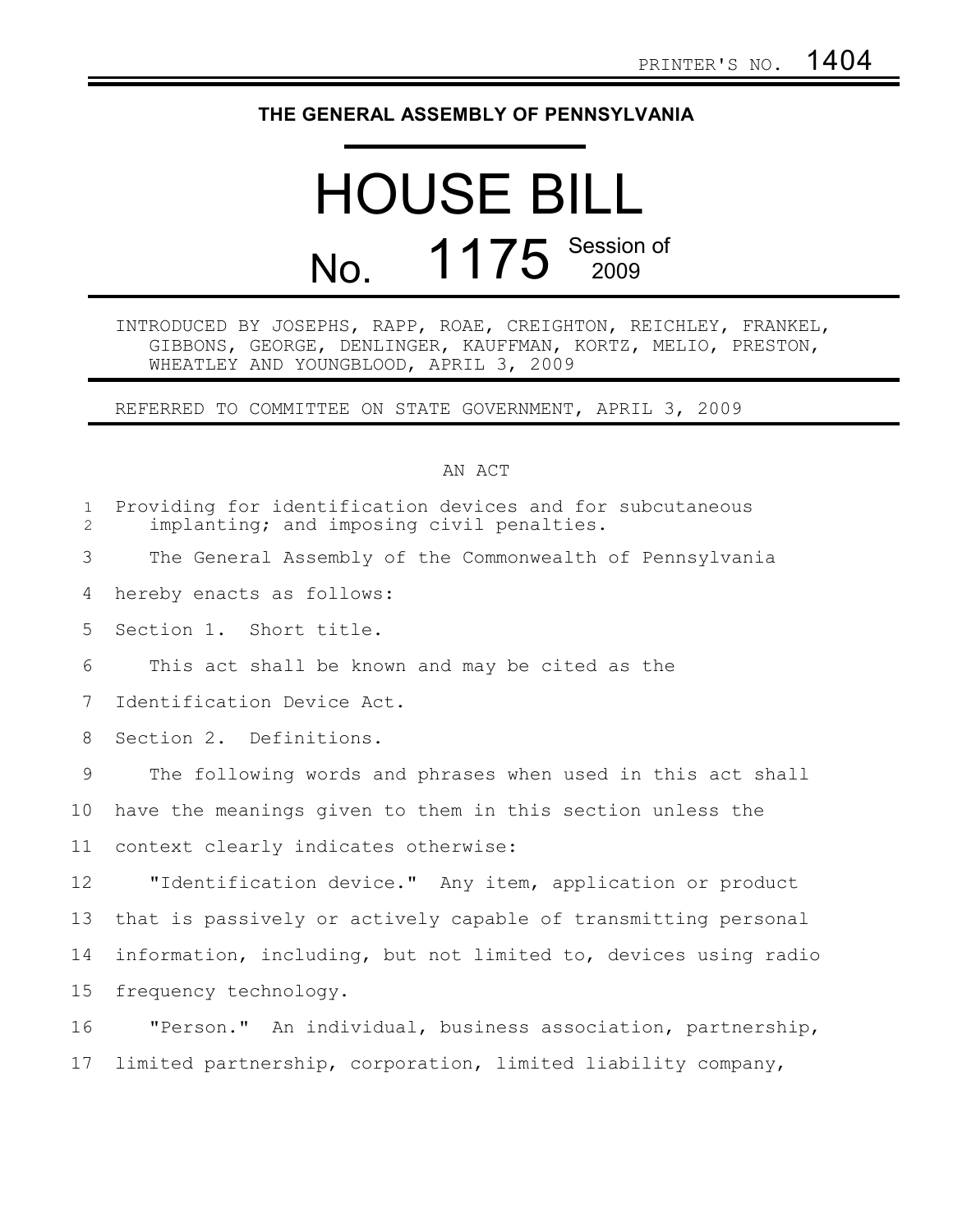trust, estate, cooperative association or other entity. "Personal information." Includes any of the following data elements to the extent that they are used alone or in conjunction with any other information used to identify an individual: (1) First or last name. (2) Address. (3) Telephone number. (4) E-mail, Internet protocol or Internet website address. (5) Date of birth. (6) Driver's license number or State identification card number. (7) Bank, credit card or other financial institution account number. (8) Any unique personal identifier contained or encoded on a health insurance, health benefit or benefit card or record issued in conjunction with any government-supported aid program. (9) Religion. (10) Ethnicity or nationality. (11) Photograph. (12) Fingerprint or other biometric identifier. (13) Social Security number. (14) Any unique personal identifier. "Require, coerce or compel." Includes physical violence, threat, intimidation, retaliation, the conditioning of any private or public benefit or care on consent to implantation, including employment, promotion or other employment benefit, or by any means that causes a reasonable person of ordinary 1 2 3 4 5 6 7 8 9 10 11 12 13 14 15 16 17 18 19 20 21 22 23 24 25 26 27 28 29 30

20090HB1175PN1404 - 2 -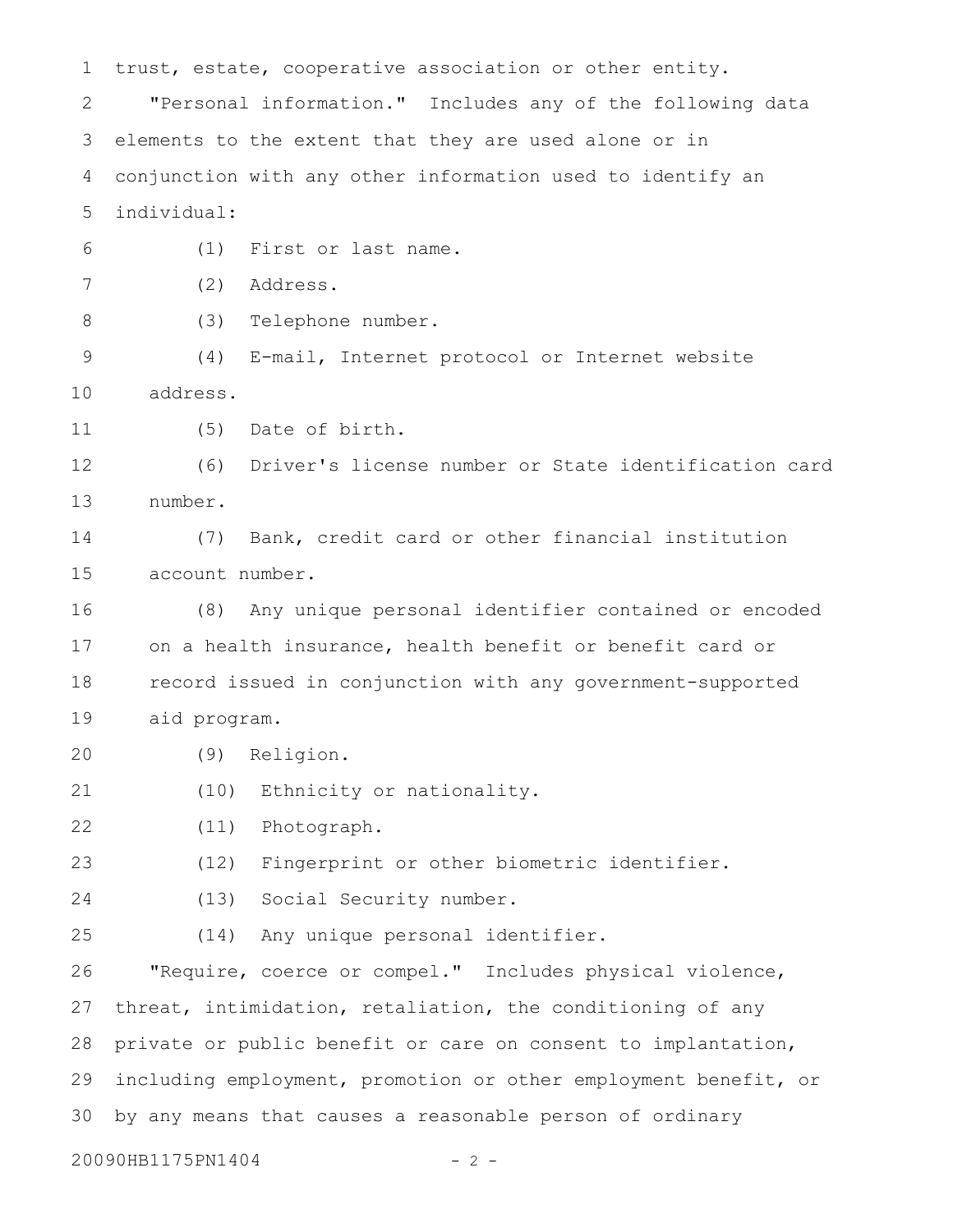susceptibilities to acquiesce to implantation when the person otherwise would not. 1 2

"Subcutaneous." Existing, performed or introduced under or on the skin. 3 4

Section 3. General rule. 5

A person shall not require, coerce or compel any other individual to undergo the subcutaneous implanting of an identification device. 6 7 8

Section 4. Penalties. 9

(1) Any person who violates this act is subject to civil penalties of up to \$10,000. The civil penalty shall be no more than \$1,000 for each day the violation continues until the deficiency is corrected. That civil penalty may be assessed and recovered in a civil action brought in any court of competent jurisdiction. The court may also grant a prevailing plaintiff reasonable attorney fees and litigation costs, including, but not limited to, expert witness fees and expenses as part of the costs. 10 11 12 13 14 15 16 17 18

(2) A person who is implanted with a subcutaneous identification device in violation of this act may bring a civil action for actual damages, compensatory damages, punitive damages, injunctive relief, any combination of those or any other appropriate relief. 19 20 21 22 23

(3) Punitive damages may also be awarded upon proof of the defendant's malice, oppression, fraud or duress in requiring, coercing or compelling the plaintiff to undergo the subcutaneous implanting of an identification device. Section 5. Limitations. 24 25 26 27 28

(1) An action brought pursuant to this section shall be commenced within three years of the date upon which the 29 30

20090HB1175PN1404 - 3 -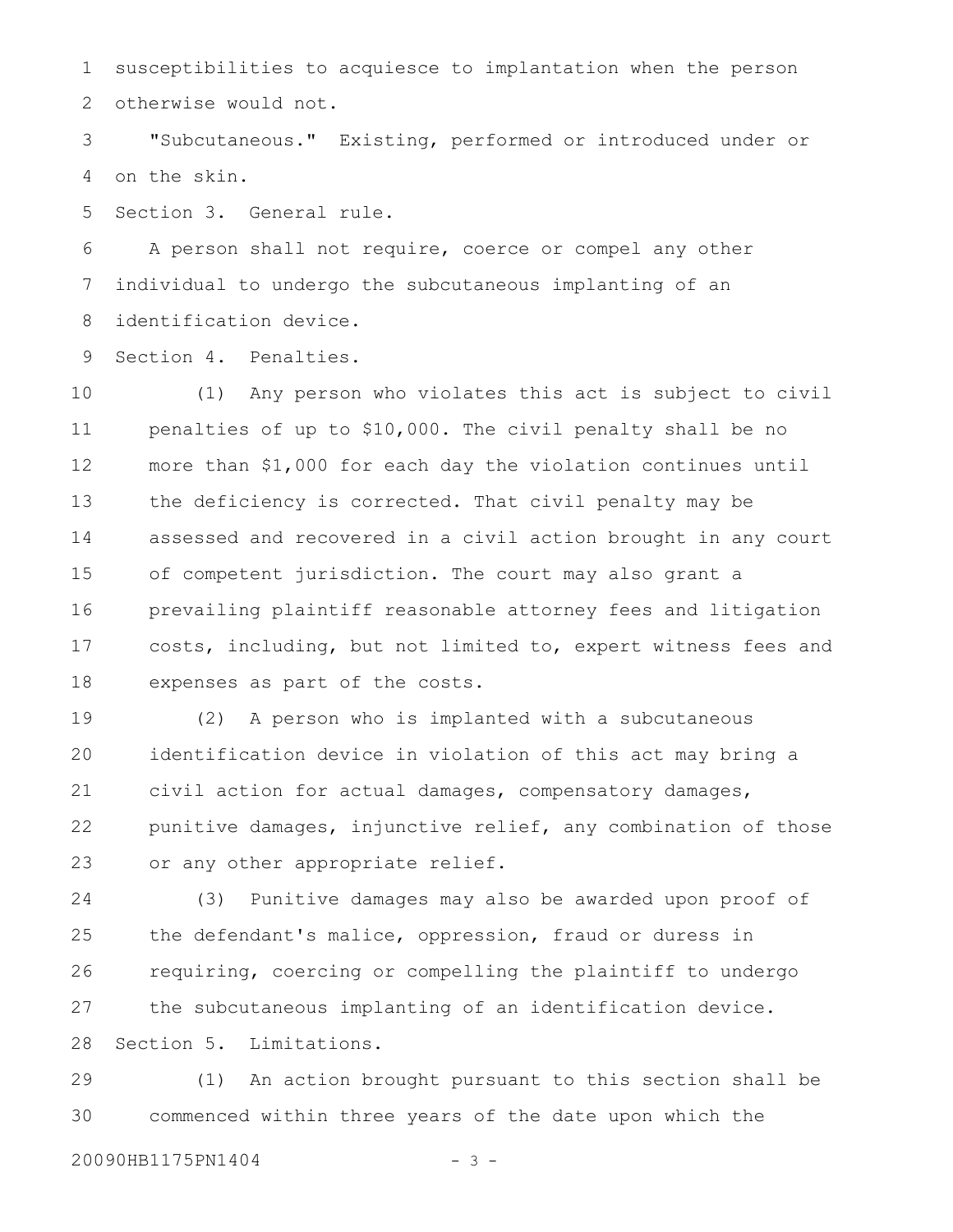identification device was implanted. 1

(2) If the victim was a dependent adult or minor when the implantation occurred, actions brought pursuant to this section shall be commenced within three years after the date the plaintiff, or the plaintiff's guardian or parent, discovered or reasonably should have discovered the implant, or within eight years after the plaintiff attains the age of majority, whichever date occurs later. 2 3 4 5 6 7 8

(3) The statute of limitations shall not run against a dependent adult or minor plaintiff simply because a guardian ad litem has been appointed. A guardian ad litem's failure to bring a plaintiff's action within the applicable limitation period will not prejudice the plaintiff's right to do so. 9 10 11 12 13

(4) A defendant is estopped to assert a defense of the statute of limitations when the expiration of the statute is due to conduct by the defendant inducing the plaintiff to delay filing of the action, or due to threats made by the defendant causing duress upon the plaintiff. 14 15 16 17 18

Section 6. Restitution. 19

Any restitution paid by the defendant to the victim shall be credited against any judgment, award or settlement obtained pursuant to this section. Any judgment, award or settlement obtained pursuant to an action under this section shall be subject to the provisions of 42 Pa.C.S. (relating to Judiciary and Judicial Procedure). 20 21 22 23 24 25

Section 7. Privacy. 26

The provisions of this act shall be liberally construed so as to protect privacy and bodily integrity. 27 28

Section 8. Independent action. 29

Actions brought pursuant to this act are independent of any 20090HB1175PN1404 - 4 -30